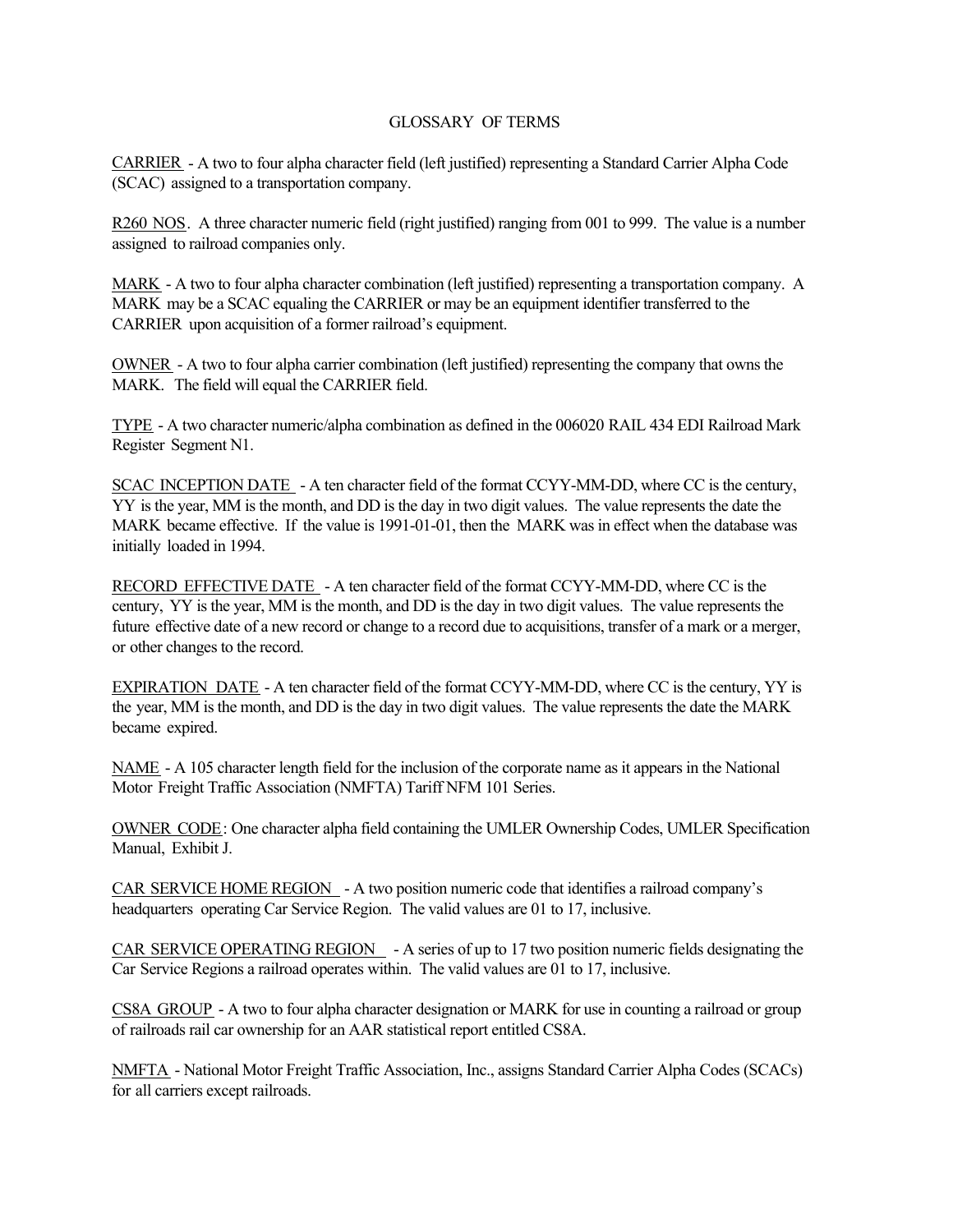SCAC - The Standard Carrier Alpha Code (SCAC) is a unique two-to-four letter code assigned to transportation companies for identification purposes. The SCAC is required on tariffs filed with the Surface Transportation Board (STB), government bills of lading, bids on government traffic and when doing business with many shippers. The SCAC are published in the Directory of Standard Multi-Modal Carrier and Tariff Agents Codes (SCAC-STAC), ICC NMF 101 series, copyright by the National Motor Freight Traffic Association, Inc.

EQUIPMENT PROVIDER - All equipment MARKS (in reality SCACs) not assigned to (via childparent relationship) a railroad (RR, RR2, STC, or RR3) Standard Carrier Alpha Code (SCAC).

CLASS I RAILROAD (non-exempt) - A railroad (RR) with operating revenues at or above a dollar amount as classified by the Surface Transportation Board (STB) . This includes all subsidiary Class I equipment MARKS.

REGIONAL RAILROAD (non-exempt) - A non-Class I line-haul railroad (RR2) which operates 350 or more miles of road, which earns revenues of at least \$40 million. This includes all subsidiary Regional Railroad equipment MARKS.

SWITCHING & TERMINAL RAILROAD (non-exempt) - A non-Class I railroad (STC) primarily engaged in providing switching service in a terminal area, or which receives a switching charge from a line-haul carrier. This includes all subsidiary Switching and Terminal Railroad equipment MARKS.

LOCAL RAILROAD (exempt) - A railroad (RR3) which is neither a Class I nor Regional Railroad and which is primarily engaged in providing line-haul service. This includes all subsidiary Local Railroad equipment MARKS.

AIR CARRIER - A transportation carrier of cargo or personnel by air.

MOTOR CARRIER - A transportation carrier of cargo or personnel in a motor vehicle over the highways.

WATER CARRIER - A transportation carrier of cargo or personnel by water.

ACCOUNTING DIVISION MEMBER - The carrier is a member of the Freight Mandatory Rule 260 Accounting Rules group.

CUSTOMER INFORMATION NUMBER IDENTIFICATION - A number indicating the owner is found in the Customer Information File.

CUSTOMER INFORMATION NUMBER IDENTIFICATION - SUBLOCATION - A code indicating the sublocation for a Customer Information Number Identification.

UMLER PASSKEY - A unique four alpha character code assigned to allow equipment owners to access UMLER on their equipment only.